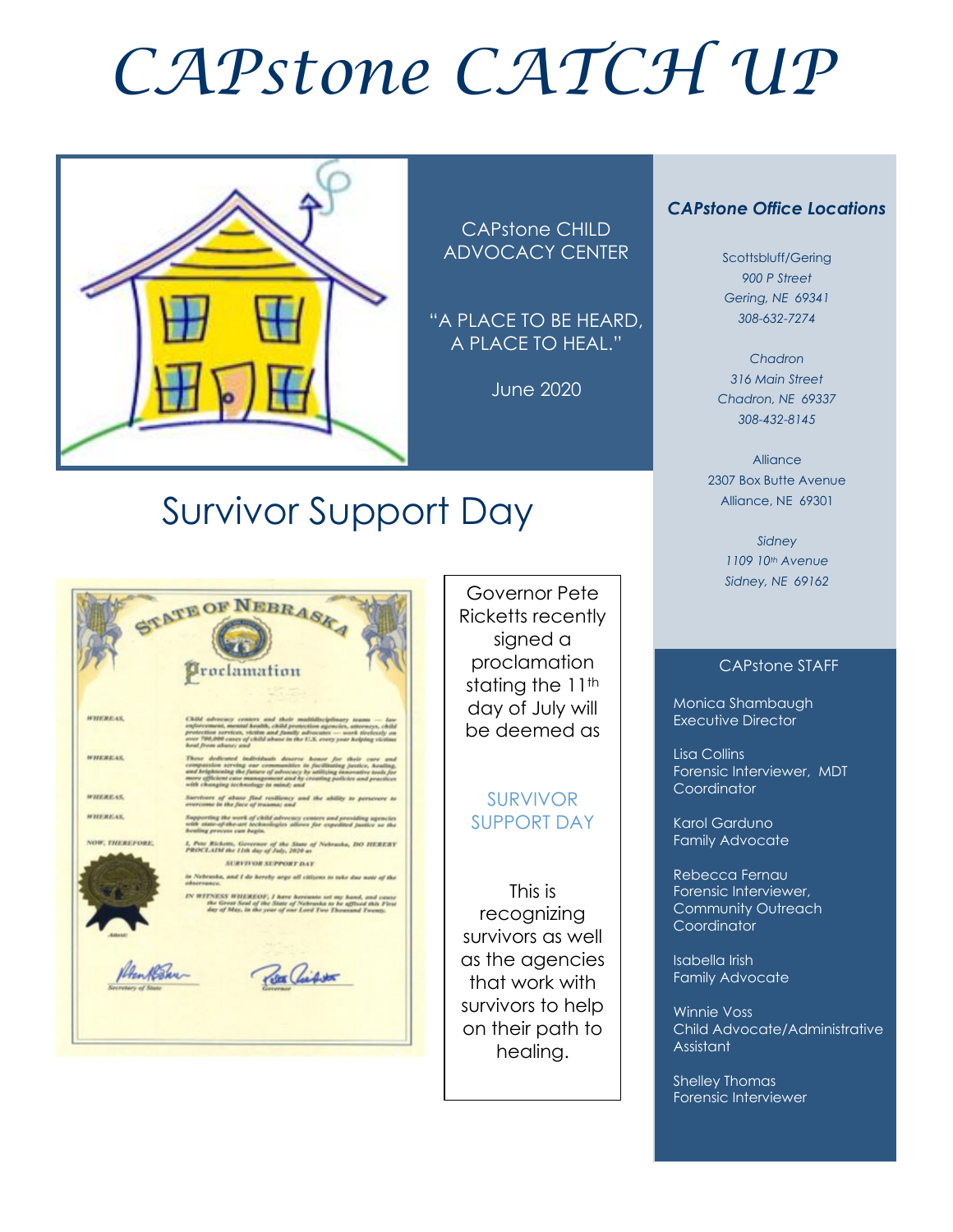

#### **CAPstone WISH LIST**

**For the Children** New Beanie Babies/stuffed animals New Blankets New Backpacks Journals McDonalds/Runza gift cards

#### **For the Facility**

Gift cards to Walmart/Target Individually wrapped snacks/juices

### **CAPstone Donors are Superheros**



#### RECENT MONETARY DONATIONS

Julie & Lillian Johndreau- \$30.00 Walmart gift card

#### RECENT TANGIBLE DONATIONS

Intralinks, Inc - 5.5 hours of service donated (Worth \$577.50)

Arynn Weimer-Stuffed Animals

A Simple Way to Provide a Smile

### **amazon**smile

You shop. Amazon gives.

Amazon Smile is an easy and automatic way for you to support CAPstone Child Advocacy Center as you shop on Amazon.

After you designate CAPstone as your charity choice, via smile.amazon.com, every eligible purchase you make will result in a donation to CAPstone Child Advocacy Center.

#### **Can I use my existing Amazon.com Account on Amazonsmile?**

Yes, you use the same account on Amazon.com and Amazonsmile. Your shopping cart, wish list, wedding or baby registry and other settings are also the same.

#### **How do I select a charitable organization to support when shopping on Amazonsmile?**

On your first visit to Amazonsmile at smile.amazon.com, you need to select a charitable organization to receive donations from eligible purchases before you begin shopping. Amazon will remember your selection, and then every purchase you make at smile.amazoncom will result in a donation.

#### **Can I change my charity?**

Yes, you can change your charity any time. To change your charity, sign in to smile. Amazon.com on your desktop or mobile phone browser and simply select "Change your Charity" in "Your Account."



CAPstone BOARD OF DIRECTORS 2020

SHARON WALKER Retired Social Worker

> GEORGE **SCHLOTHAUER** ESU #13

KAYLA IMUS Heritage Estates

LAURA BURGESS SBCO Attorney's office

KATHERINE BATT Department of Health and Human Services

RACHEL DELLE Scottbluff Schools

JANE FLIESBACH Fliesbach Foundation

ADAM FRERICHS Cheyenne County Sheriff's **Office** 

JANELL GRANT Box Butte General **Hospital** 

> TINA JAMES CS Precision

VICKY MORENO SBCO Attorney's office

DR. WILL PACKARD Retired

> JEFF PECK **Intralinks**

PAUL B. SCHAUB Cheyenne County Attorney's office

KATHY STOKEY Retired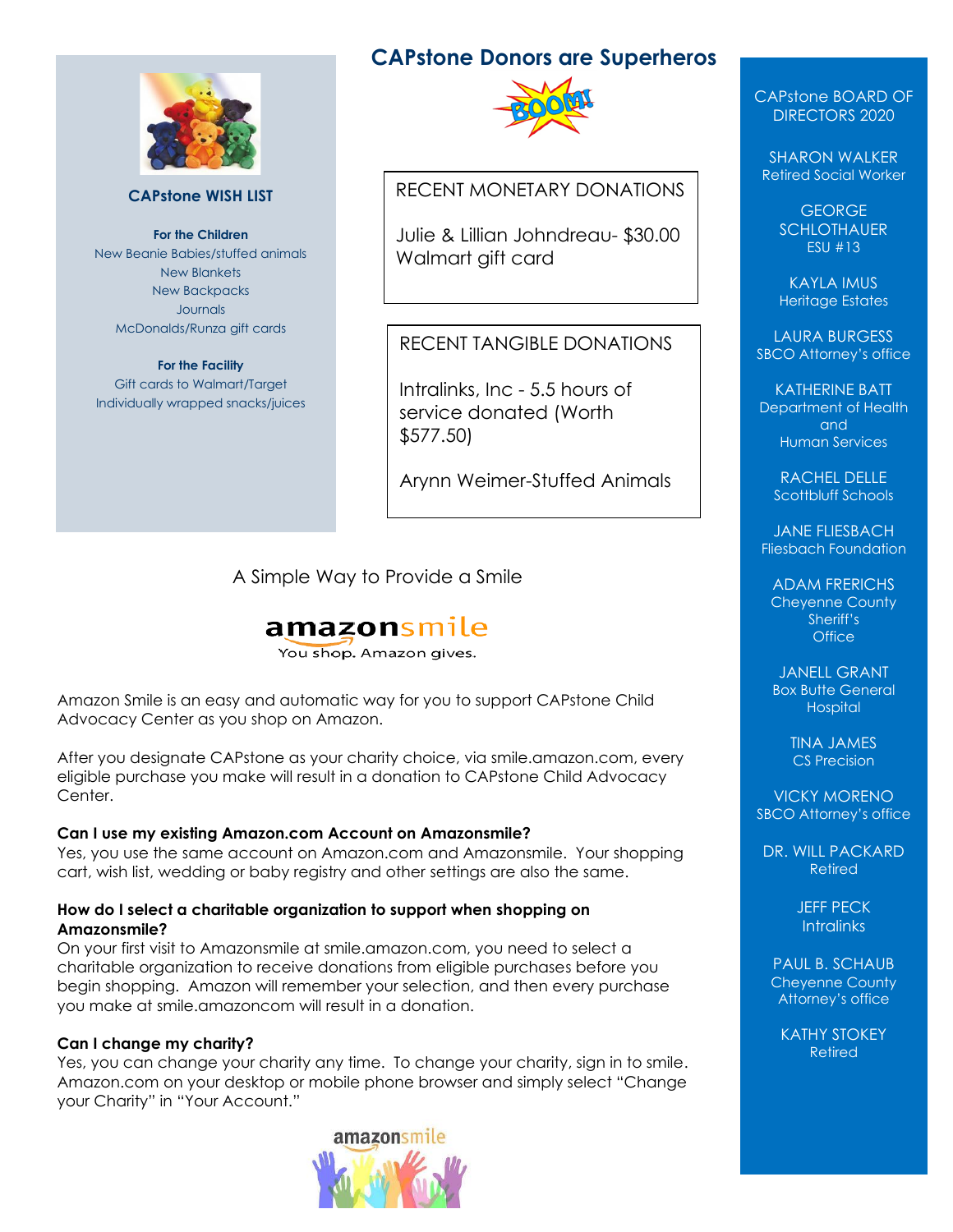#### *Website*

*[www.capstonenebraska.com](http://www.capstonenebraska.com/)*

#### *Email*

*[director@capstonenebraska.com](mailto:director@capstonenebraska.com)*

#### *Facebook*

*[https://www.facebook.com/CAPst](https://www.facebook.com/CAPstone-Child-Advocacy-Center-310733285741/) [one-Child-Advocacy-Center-](https://www.facebook.com/CAPstone-Child-Advocacy-Center-310733285741/)[310733285741/](https://www.facebook.com/CAPstone-Child-Advocacy-Center-310733285741/)*

#### **To report child abuse/neglect**

**Nebraska child abuse/neglect hotline**

**1-800-652-1999 or call your local Law Enforcement agency.**



#### ATTENTION ATTENTION READ ALL ABOUT IT

If there is something you would like to see in our newletter or would like to add to our newsletter, such as a job opening or an event you are having, please let us know.

Email Rebecca at [outreach@capstonene](mailto:outreach@capstonenebraska.com) [braska.com](mailto:outreach@capstonenebraska.com) or call at 308-432-8145

Page 2

### **Safety over the Summer**

#### **Know how to protect your child from abuse by asking the right questions of camps, coaches, and clubs**

As parents, caregivers, and adults in our community, we are responsible for keeping children safe and identifying when they need help-especially during the summer months.

Over the summer, children are away from the prevention procedures of schools, and they have less contact with mandatory reporters-such as school staff-who can recognize warning signs of abuse and take action before abuse occurs. Remember, most abuse is perpetrated by someone the child knows and has permission to be around, such as older youth, babysitters, neighbors, or coaches.

#### **You can help keep children safe! Here are actions you can take:**

-Request prevention trainings for your child's summer camps, sports clubs or other organizations such as the CAN 101. For information email at [outreach@capstonenebraska.com](mailto:outreach@capstonenebraska.com)

-Know how to prevent abuse by equipping children with the right information about their bodies, privacy and consent.

-Recognize the warning signs of abuse so you can know when to take action.

-Ask questions about the summer camp staff to ensure that they pass background checks and have the training to keep children safe.

-Ensure sports clubs and other youthserving organizations have policies and procedures in place to prevent child abuse.

**IT IS IMPORTANT FOR EACH OF US TO DO OUR PART IN ENSURING THE SAFETY OF OUR CHILDREN.**

#### *TRAININGS:*

**Unfortunately, all upcoming CAN 101 trainings have been cancelled due to the COVID-19 epidemic. We will reschedule our community trainings when it has been deemed clear and safe by Panhandle Public Health District. If you are interested in hosting a CAN 101(child abuse and neglect) training please contact us here at CAPstone. There is no charge to host the training. It will cover the types of abuse and neglect, what to look for, how to report, what to report, and what will happen when you report.** 

**Remember we are all MANDATORY REPORTERS**

**If interested email [outreach@capstonenebrask](mailto:outreach@capstonenebraska.com) [a.com](mailto:outreach@capstonenebraska.com) or call CAPstone at 308-632-7274**

#### **CHILD ABUSE AND NEGLECT**

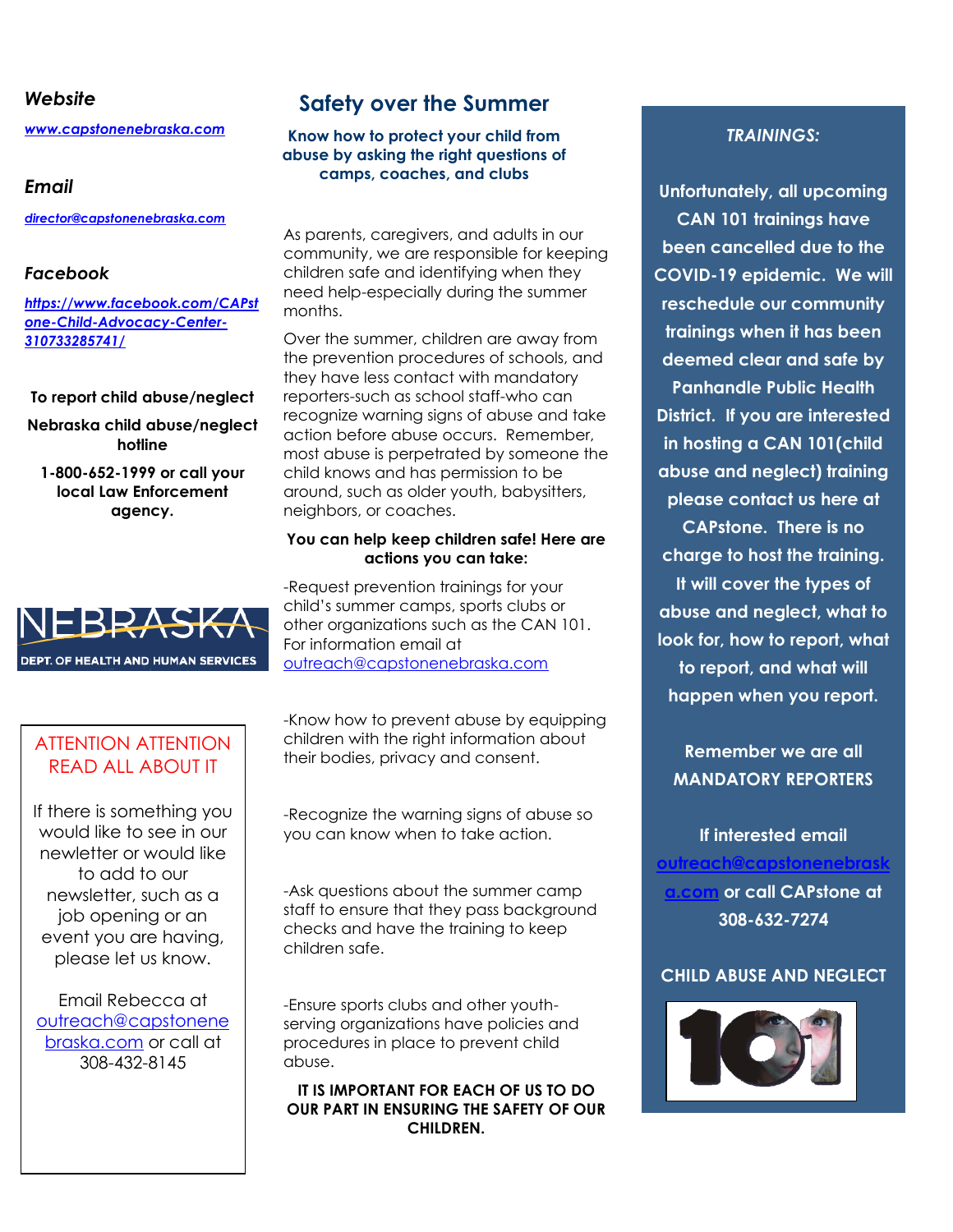# **Fliesbach Family Foundation**

CAPstone is fortunate enough to be a recipient of generous donation through the Fliesbach Family Foundation. Jane Fliesbach, who is a member of this foundation is also able to assist CAPstone further by being a part of our Board of Directors since 2017. Jane's father, Chet Fliesbach, decided before he passed away that he wanted to start a foundation. This foundation was established in 2011. Her father was a coowner of Western Nebraska Express, WNX, a trucking company. Mr. Fliesbach was born and raised in Scottsbluff, and upon returning from WWII, like many in his generation, was very involved with the community and interested in making it a great place for people to live. He wanted to continue to give and that is why he chose to start the foundation.

Chet wholeheartedly embraced his role as a contributing member of his community not only with his time and energy, but also through means of financial contribution, especially during the last ten years of his life. He participated in five YMCA capital campaigns and the capital campaigns for the Riverside Discovery Center/Zoo, the Midwest Theater, the Farm and Ranch Museum, the Scottsbluff Library in addition to contributing to both the Boy Scouts Endowment Program and the Bluffs Middle School Bond Election.

Jane has 2 sisters, and they each distribute 1/3 of the eligible funds each year to the foundation. Her oldest sister, Candis, and Jane run the Fliesbach Family Foundation. Her sister Gail lives in California, so she started another foundation called the G.A Fliesbach Foundation which contributes to needs in her area closer to home.

The Fliesbach Family Foundation has no set mission; each sister decides where to distribute their portion of the funds. Jane's sisters Candis and Gail have lived in their respective communities for some time, so a portion of their distributions are within their communities and/or national charities they deem worthy of receiving their funds. Most, but not all, of the distributions Jane makes go to a variety of needs in the Western Nebraska valley.

Jane stated "it is satisfying to know that they can be of assistance and support organizations in their effort to better the community in numerous ways, such as through cultural events, health, and education, just to name a few, although stating there are obviously more needs than can possibly be covered."

CAPstone appreciates Jane and her commitment to CAPstone and the safety of abused and neglected children in our area.

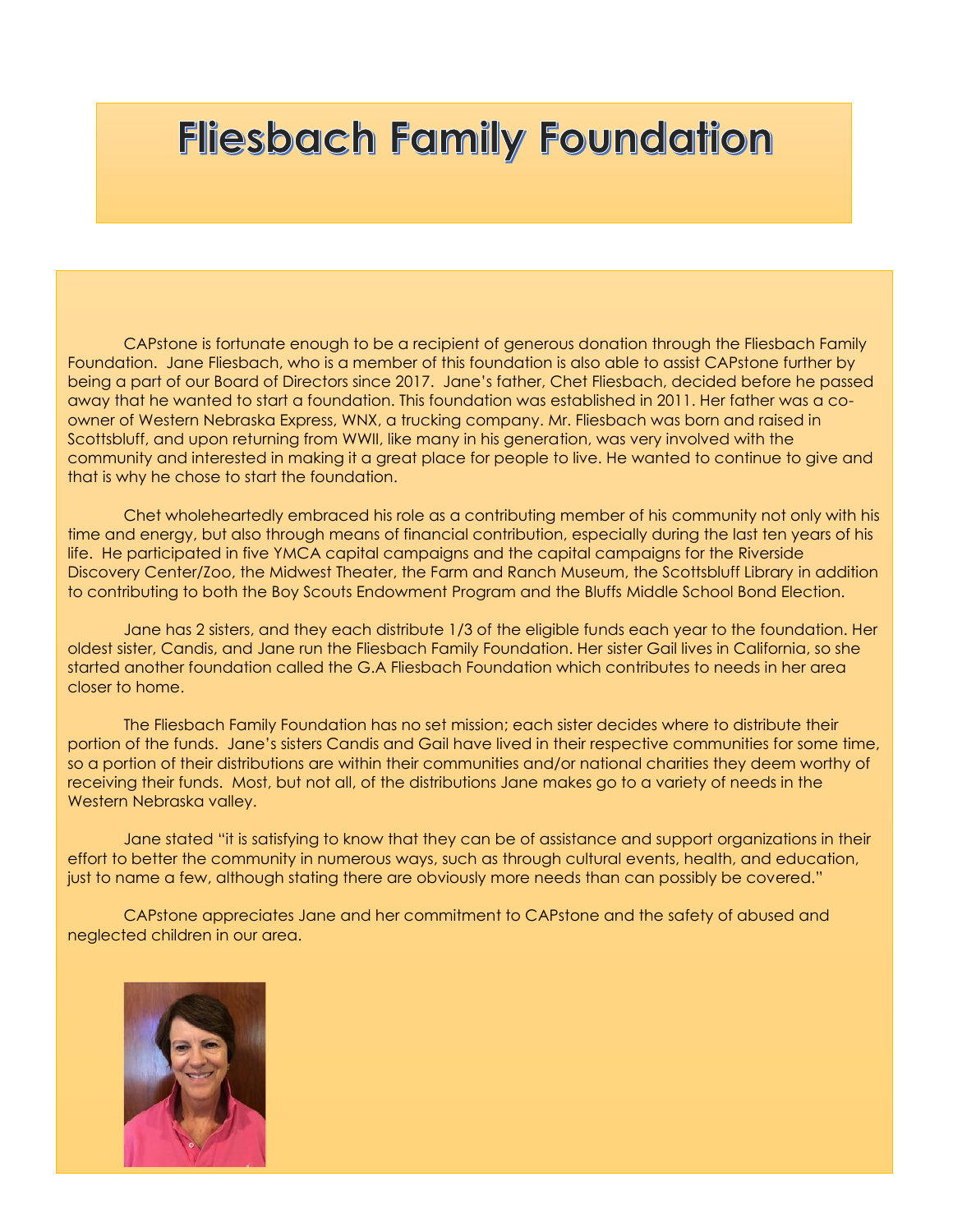

Our Alliance CAPstone office is currently getting a face lift and going through some changes thanks to Box Butte General Hospital. We hope to have the center open again towards the beginning of July. Be watching for an open house as we want to share our new updated space with the Alliance Community soon. We are excited for the changes and know that it will help us better serve the children and families we work with. We would also like to thank Alliance Police department for allowing us to use their space to interview children while our center is going through the upgrades. YOU ARE AMAZING!!

### THANK YOU FOR YOUR DEDICATION TO **CHILDREN**

CAPstone Child Advocacy Center Staff and Board Members would like to thank Mandy Brice for her time and commitment on our Board of Directors. Your dedication to the safety and wellness of children is commendable. We wish you the best on your new journey at Chadron Public Schools. You will be a great asset to their team.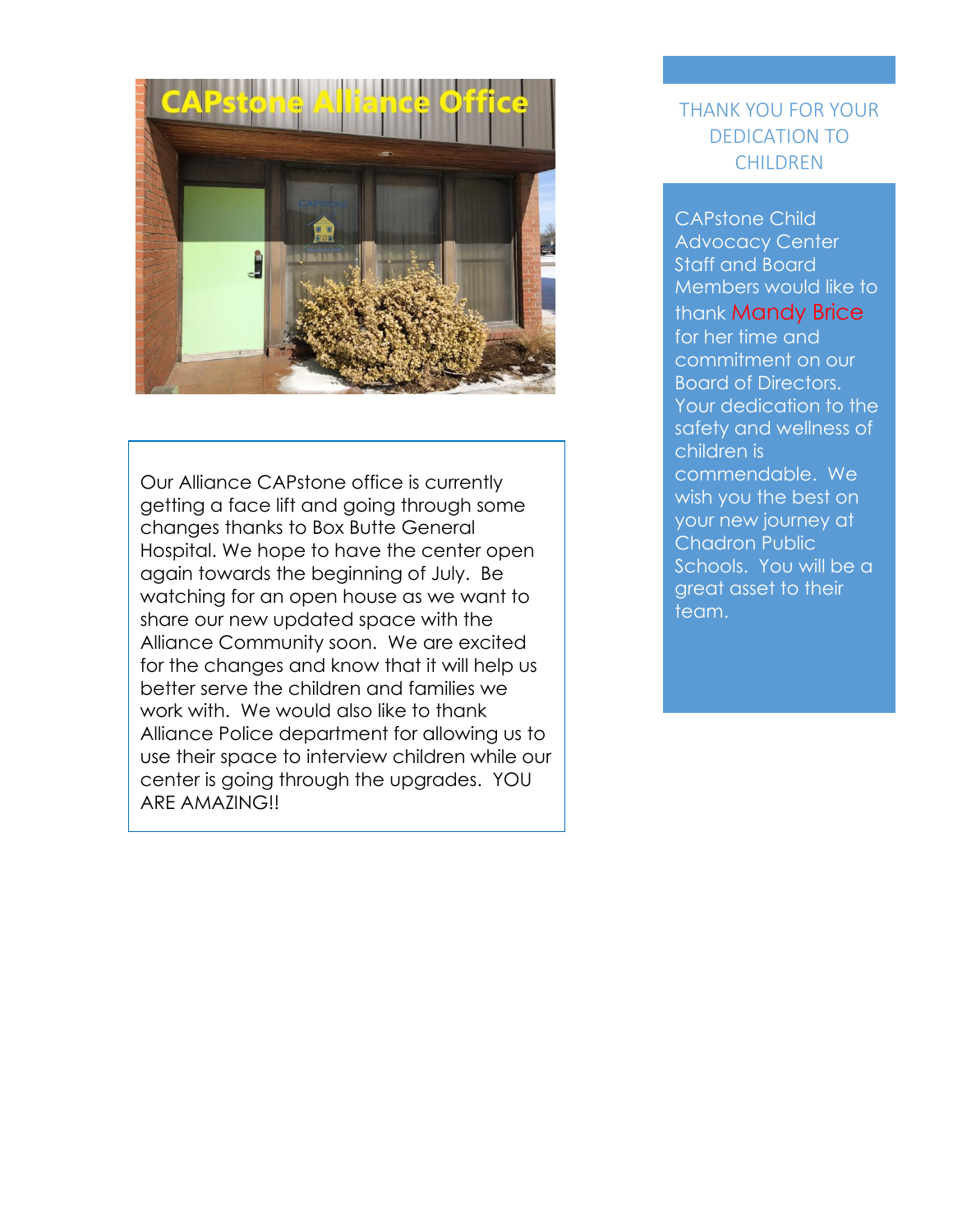

- APPLY SUNSCREEN WITH SPF 15 OR GREATER TO REDUCE THE INTENSITY OF UVRS. THAT CAUSE SUNBURNS, APPLY IT 15 TO 30 MINUTES BEFORE SUN EXPOSURE.
- DRINK PLENTY OF WATER AND FLUIDS WHEN YOU GO OUTSIDE TO AVOID DEHYDRATION AND KEEP THEM REFUELED.
- LIMIT SUN EXPOSURE, ESPECIALLY BETWEEN THE HOURS OF 10 AM, AND 2 PM, UV RAYS ARE STRONGEST AT THESE TIMES ESPECIALLY ON SUMMER.
- TAKING TIME TO ENSURE THE OUTDOOR PLAY AREAS AROUND YOUR HOME ARE SAFE PROTECTS CHILDREN FROM INJURIES IN THEIR OWN BACKYARD.
- WHEN YOU'RE OUT ON THE TRAIL, WHETHER HIKING, CAMPING, OR HUNTING, PROTECT YOURSELF FROM MOSQUITOES AND OTHER BUGS BY USING INSECT & TICK REPELLENT.
- DROWNING IS AMONG THE LEADING CAUSES OF ACCIDENTAL DEATH IN CHILDREN. ENROLL YOUR KID ON A SWIMMING SURVIVAL PROGRAM ELSE ALWAYS SUPERVISE THEM.
	- NOTHING PROTECTS YOUR CHILD BETTER THAN YOUR PRESENCE. ONE OF THE SUREST WAYS TO PROTECT YOUR CHILDREN OUTDOORS IS TO PROVIDE ADULT SUPERVISION, BY KEEPING AN EYE ON YOUR CHILDREN, YOU CAN STEP IN BEFORE INJURIES OCCUR OR RESPOND QUICKLY IF PROBLEMS ARISE.



http://www.preggiepals.com/protect-kids-play-outside/

http://www.care.com/child-care-summer-safety-tips-a-quide-to-protecting-kids-when-activities-heat-up-p1017-g6731064.html